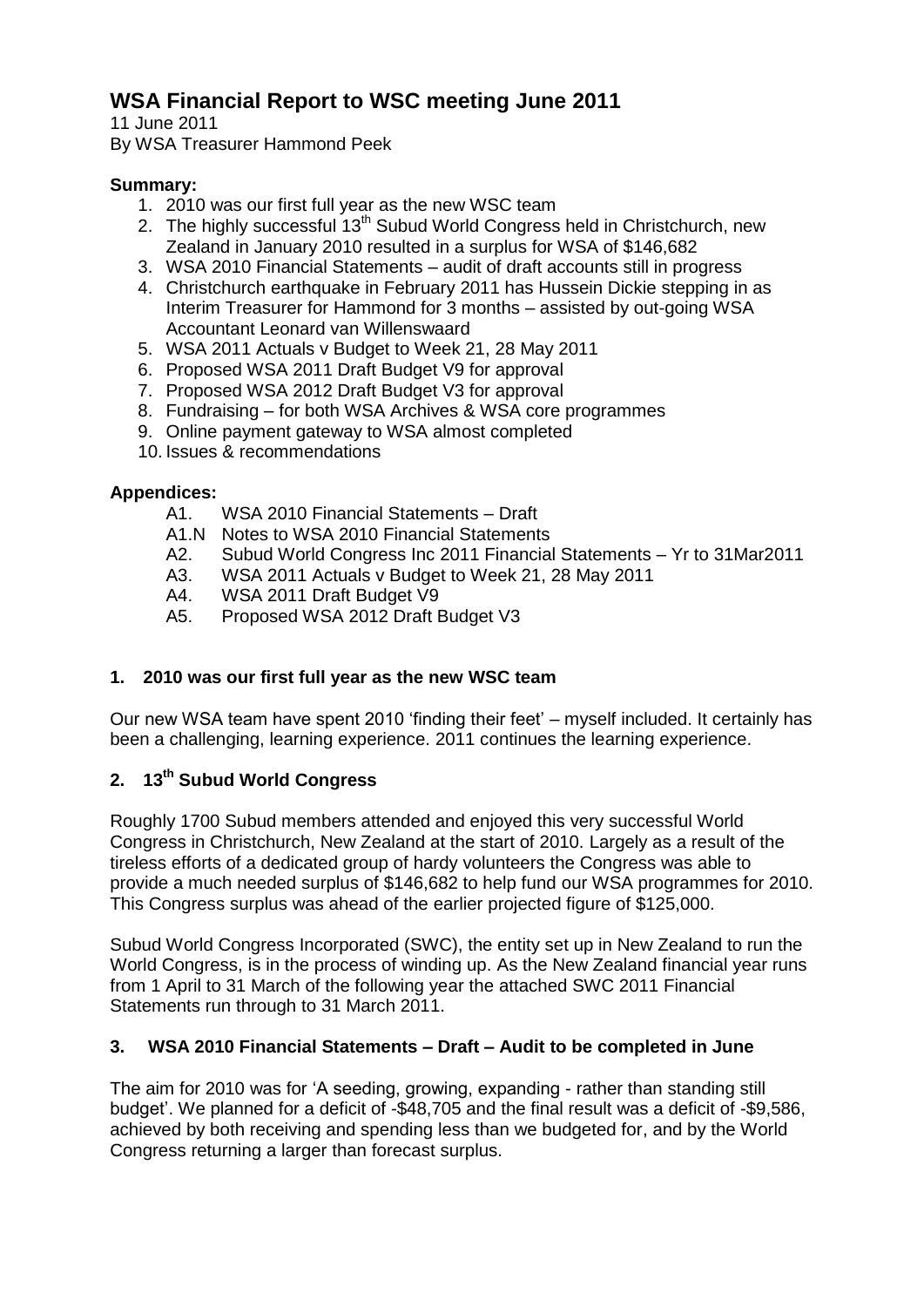**Income highlights** for 2010 compared to 2009:

- contributions from member countries decreased from 2009. Traditionally there is a drop in income in the period immediately following a World Congress. The 2009 figures included substantial earmarked donations of \$47,167 – mainly for World **Congress**
- Enterprise donations plummeted from \$29,549 in 2009 to just \$\$3,254 in 2010
- Grants decreased after World Congress to more normal levels
- Individual donations in 2009 included the roughly \$205,000 from BSB shareholders. 2010 donations of \$11,787 were down considerably on the usual \$20,000 - \$30,000 range
- World Congress 2010 surplus of \$146,682

#### **Expenses highlights** for 2010 compared to 2009:

- Kejiwaan program (International Helpers & Ibu Rahayu) was 10% lower in 2010
- With \$30,000 being provided to SPI (Subud Publications International) for translation of Bapak"s talks the Media Unit spend increased from \$32,386 in 2009 to \$66,796 in 2010
- Other programs in 2010 include: \$15,000 for Subud Kinshasa; \$18,000 for Subud Christchurch (granted to the host group as part of the World Congress surplus). 2009 programs included roughly \$90,000 for International Youth Travel Fund to World Congress
- \$13,000 was paid for WSA Chair Support funded by a grant received by WSA

#### **Total Net Assets at the End of 2010 of \$547,167 comprising:**

| • Unrestricted                 |     | \$522,266                |  |
|--------------------------------|-----|--------------------------|--|
| • Board designated*            | SS. | $\overline{\phantom{a}}$ |  |
| • Subud Emergency Fund         |     | \$15,672                 |  |
| • Temporarily Donor restricted |     | \$9,229                  |  |
|                                |     |                          |  |

\*Although it doesn"t appear as such in the Financial Statements, \$150,000 of this \$547,167 has been designated as a permanent reserve for setting up future World Congresses. This will be used to help stage the 2014 Subud World Congress, with the plan being to repay this fund from World Congress proceeds.

## **4. Christchurch earthquake in February 2011**

As a result of the damaging Christchurch earthquake on 22 February 2010, I was temporarily out of action as WSA Treasurer. Hussein Dickie graciously stepped in as Interim Treasurer for 3 months – ably assisted by out-going WSA Accountant Leonard van Willenswaard. At the end of May I was able to resume my Treasurer duties.

#### **5. WSA 2011 Actuals v Budget to Week 21, 28 May 2011**

Total income to 28 May 2011 is 40% below target, while total expenses are 15% below target, thus our overall current deficit of -\$97,666 is running higher than budgeted for this time of the year.

Income:

- Income from the Zones (ie WSA member countries) is 40% below target. Nothing received yet in 2011 from Zones 4, 5 & 6
- Enterprise donations are zero
- Individual members donations of \$28,394 include approximately \$22,000 for the NZ (Christchurch) earthquake appeal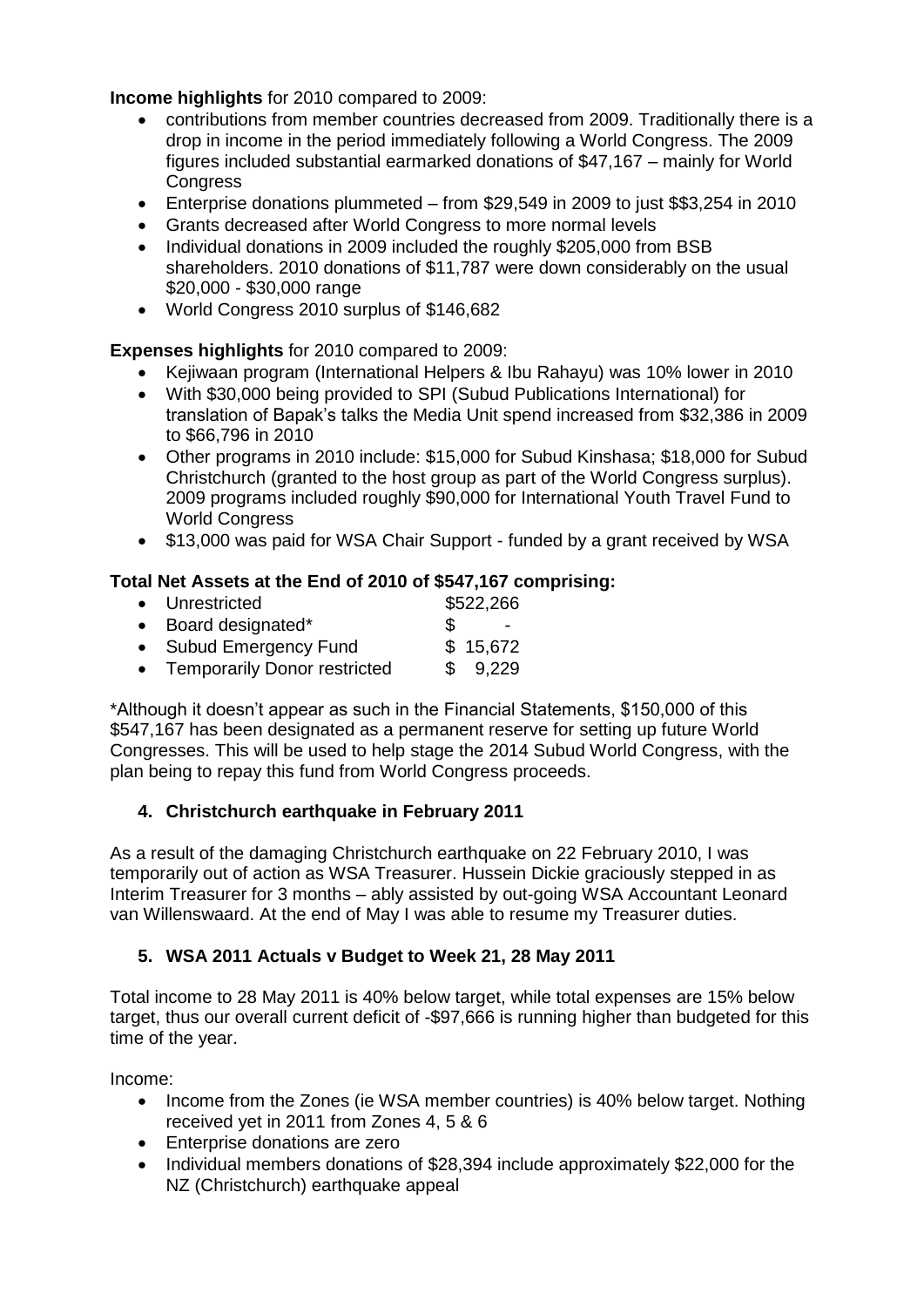Expenses:

- Kejiwan program expenses are 42% above that budgeted. Airfares for the WSC meeting being partly responsible.
- Media Unit budget is looking ok
- Human Activities/Other Programs is 20% below budget
- Supporting Services are 10% above budget

## **6. Proposed WSA 2011 Draft Budget V9 for approval**

A proposed WSA 2011 V8 Budget has been circulated. V9 differs slightly from V8. After correcting "currency differences" for 2010 this results in a deficit of -\$9,586 instead of the incorrect surplus reported in V8 of \$1,815. The "Transfer from Reserves" is listed at the end, to make the funding of the budget more transparent.

The single biggest item is WSA"s commitment to fund the WSA Archives project to protect Bapak"s legacy. \$150,000 is budgeted this year, to come from dedicated Archives fundraising of the same amount. Assuming this WSA Archives fundraising target is achieved, we are still looking at a WSA 2011 full stretch budget deficit of -\$117,580. This more than likely would need to be funded from WSA reserves.

The World Subud Council meeting in June 2011 needs to confirm this draft budget.

## **7. Proposed WSA 2012 Draft Budget V3 for approval**

The WSA 2012 Draft Budget V3 attached shows actual final figures for 2010 (rather than the interim 2010 figures appearing in V2). This is a "base budget", a "bare bones, stripped back, frugal, tight" budget that is still a little ambitious on the income side – based on actual 2010 figures, and it has us reducing our funding to a number of areas such as International Helpers. This trimmed down budget shows a deficit of -\$28,947. We would need to increase income or cut expenses further to eliminate this deficit. One way of reducing expenses would be to not hold a full WSC meeting in 2012.

What this makes patently obvious is that we just aren"t receiving enough income – from whatever sources – to fund our expense needs.

## **8. Fundraising – for both WSA Archives & WSA core programmes**

"Fundraising" is "the elephant in the room" – we must make it a priority of our attention moving forward. So - how do we go about solving the "how do we raise more funds" riddle?

The WSA Executive together with the Zone reps and WSA affiliates (wings) are developing plans to:

- Target selected Member countries for a pilot fundraising program (probably USA, Britain & Indonesia initially)
- Talk with key entrepreneurs about sponsoring specific WSA activities eg Archives
- Along with SESI, target Subud businesses to financially support WSA
- Send out a special Archives Fundraising package to Subud members worldwide seeking their financial support
- Work with the Zone Reps to increase contributions from all member countries
- MSF support for WSA is this able to be increased this year?
- Appoint professional fundraisers. For decades within Subud we have been relying on volunteers mainly, with limited time and skills, to "solve" our WSA funding issues. I feel now is the time to also use professional fundraisers
- Make personal approaches to entities that already support us GHFP, FloChem, Miguel Guerin Enterprises, plus others